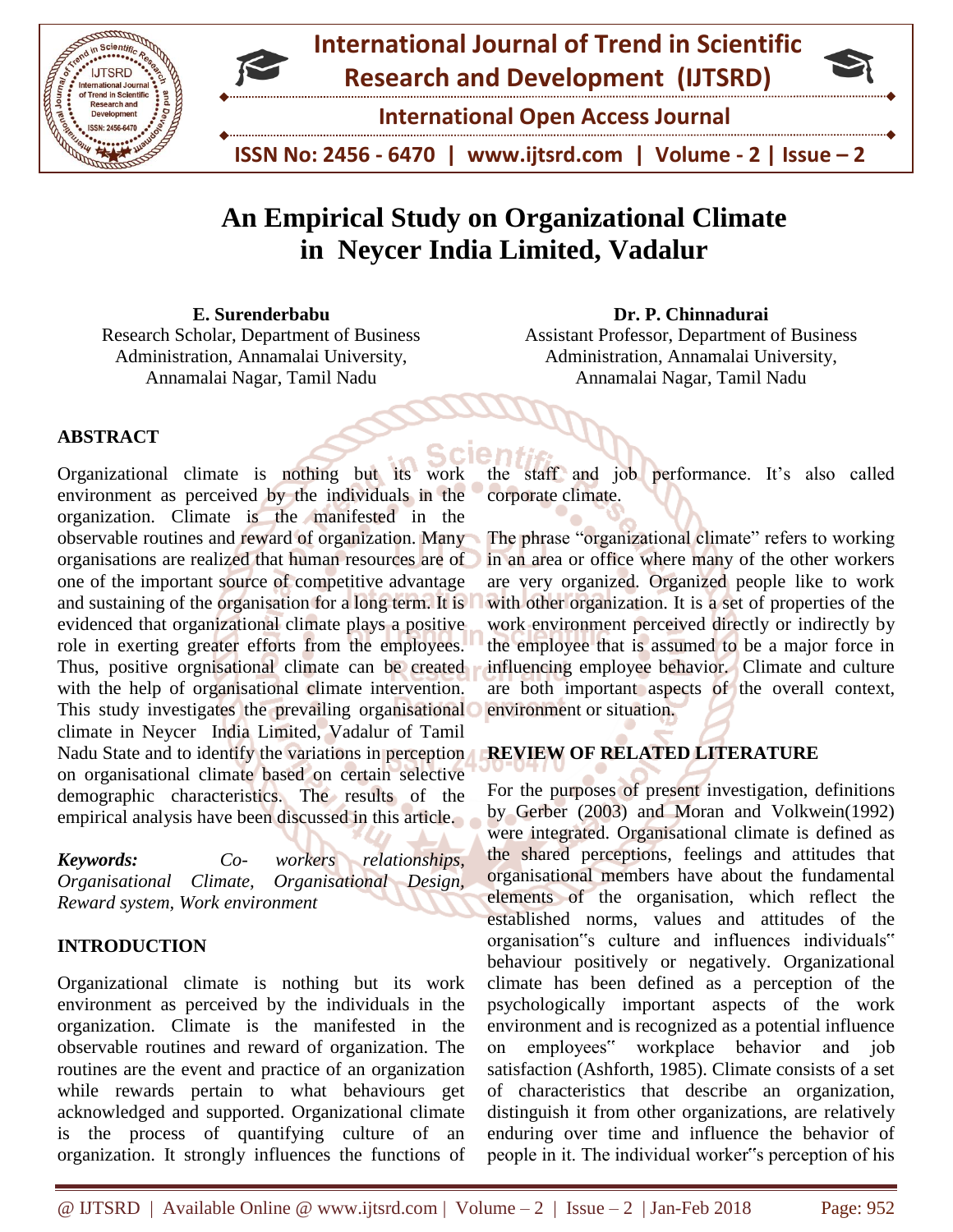work environment rather than a consensus view is considered, as different individuals may perceive the same workplace in different ways (Klien K. J., 2001). Organizational climate is defined as shared perceptions or prevailing organizational norms for conducting workplace activities (Reichers&schneider, 1990). It has been conceptualized as a cognitively based set of perceptual descriptions that define the psychological climate (Jones, 1984), and therefore it is possible to measure individual-level perceptions of the organizational climate for updating (Kozlowski&Hults, 1987). So the focus is on employees' perceptions of salient features of the organizational context. Kozlowski (1988) recommended that research consider the interaction between individual characteristics and perceived situational features of the environment when determining whether technical professionals will voluntarily seek to learn new skills. Perceptions relevant to a specific climate domain such as the innovation climate have motivational implications on congruent behavioral outcomes (Schneider, 1983). According to Campbellet, (1970)organizational climate is defined as a set of attributes specific to a particular organization that may be induced from the way that organization deals with its members and its environment. For the individual members within the organization, climate takes the form of a set of attitudes and experiences which describe the organization in terms of both static characteristics (such as degree of autonomy) and behavior outcome. Neelameham(2013) in his study found that the relation between demographic variables and organisational climate of a cement company, found no significant influence of religion on overall organisational climate. Verghese Singh &Verma(2010) studied the relation between customer orientation and organizational climate from a sample of 500 employees in public sector and private sector banks and arrived at a conclusion that organizational climate enhances with customer orientation. Higher customer orientation is conducive for building a sound organizational climate. Srivastav(2009) investigated organizational climate by measuring six climate motives on 453 executives in a large Indian public sector industry using motivational analysis of organizational climate. The findings demonstrate the heterogeneous nature of organizational climate, and the study helps to provide a better appreciation of differences in employee behavior across the company. Schulte (2006) conducted a research, which demonstrated that both individual-level climate

perceptions and organizational climate are related to job satisfaction and examined the overall climate in a work unit has significant influence on individual attitudes, after accounting for individuals" idiosyncratic perceptions of the climate. Smit,Collins & Clark (2005) suggested that an organization"s climate plays a strategic role in knowledge creation capability. Patterson,Warr& West (2004) predicted that associations between company climate and productivity would be mediated by average level of job satisfaction by studying 42 manufacturing companies and interpreted that company productivity was more strongly correlated with those aspects of climate that had stronger satisfaction loadings. The study with regard to hotel industry of Davidson (2000) for the influence of demographics on organisational climate found no influence of gender.

# **STATEMENT OF THE PROBLEM**

Human Resource Development becomes crucial for organizational dynamism and performance. A positive climate is essential for the development and success of any organization. The present trend of privatization and globalization led to the manufacturing units facing cut throat competition. The survival and success of manufacturing units rest on the better utilization of human resources at their organizations. The units which provide better organizational climate to their employees achieve a lot compared to other organizations. The organizational climate influences the organizational productivity and well-being by influencing organizational processes such as problem solving, decision making, communicating and coordinating, individual process of learning and levels of motivation.

Organisational climate affects every activity in an organization directly or indirectly. The growth of an organization is directly related to the climate. One of the key factors that may influence on employees' perception is organisational climate. Organisational climate helps to set the quality of the organization. The present study makes an attempt to examine the organizational climate prevailing in Neycer India Limited through the organizational climate dimensions which are more widespread. It has been empirically proved in many Indian and Western organizations that employee-centered climate and achievement oriented climate ultimately improve performance. In this context, it seems sensible to undertake an investigation into organizational climate.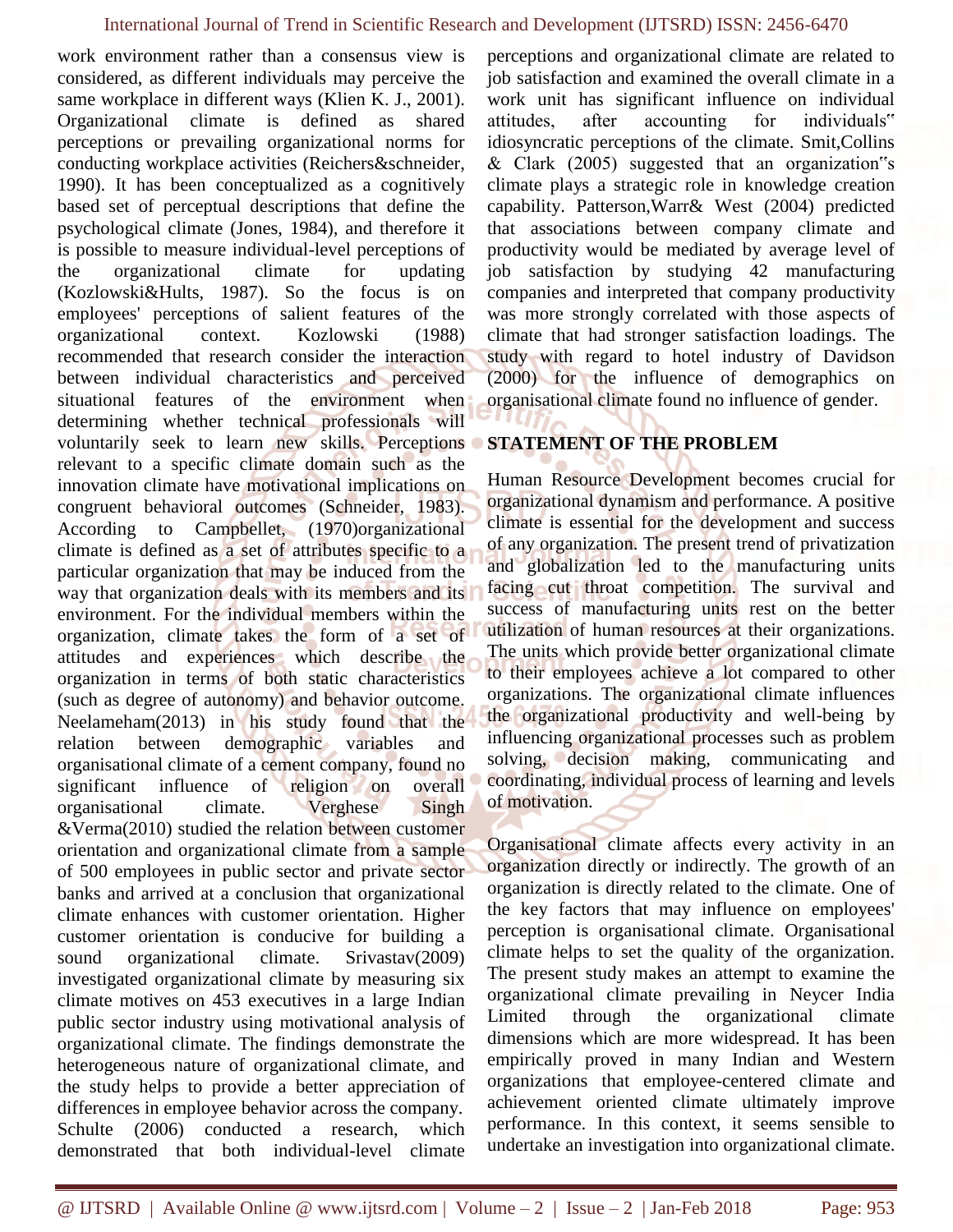The valid conclusions based on such an investigation would result in developing suggestions for bringing about a organizational design, reward system, coworkers relationship, work environment, organizational commitment, communication and technology are essential for scaling new heights in employee productivity in Neycer India Limited. Further it encourages thinking among researchers on dimensions to be incorporated in a study of organizational climate.

The management of the manufacturing units concentrates on their organizational performance with the absence of better organizational climate. Even though, it may produce better results at the short run, the long run performance may be affected by the poor organizational climate. Till recently, the Human Resource experts have concentrated only on efficiency of manpower in the various industries, ignoring the continuous appraisal of organizational climate provided in the Industries. Therefore, it had a negative impact on productivity and profitability of the industries. Hence, the researcher has made an attempt to have an in depth analysis on these aspects.

# **NEED FOR THE STUDY**

**Of Trend in SAMPLE SIZE** 

good organizational climate. The perceived organizational climate as a set of properties of the working environment is a mediating variable between organizational system and motivation. Ostroff (1993) suggests that the effectiveness of an organization depends on the behavior of the people within the organization, and the organizational context, which they create. An in-depth analysis of organizational climate may help an organization to become more productive and efficient. Considering the fact that ceramics manufacturing industry is a booming sector and provides maximum employment opportunities, so it is essential to build conducive organizational climate. Considering all these aspects the investigator felt the imperative need to study the organizational climate in Neycer India Limited.

# **OBJECTIVES OF THE STUDY**

- $\triangleright$  To analyse the organizational climate in Neycer India Limited, Vadalur.
- $\triangleright$  To know the employees' level of perception towards organizational design, reward system, coworkers relationship, work environment, direct

supervision, organizational commitment, communication and technology.

### **RESEARCH DESIGN**

The study is both descriptive and analytical in nature. The study also intends to see the relationship between the perception of the respondents and selected demographic variables of the respondents namely, Age, Gender, Marital Status Educational Qualification, Designation. In order to achieve the purpose of the study a survey design is employed.

# **POPULATION OF THE STUDY**

The population of the study consists of three cadres of permanent, temporary and contract employees, namely, Managers, Supervisors and operative employees known as Workers working in Neycer India Limited. As per the hierarchy, the Managers are superiors to supervisors and workers. The population of Managers, Supervisors, and Workers of the three categories in Neycer India Limited is **267**(153 Permanent Employees and 114 Temporary and Contract Employees).

For the success of any organization there should be a **As the study organization is medium** size and has minimum number of permanent employees, it is decided to choose the entire permanent employees of this organization as sample for this study. So the study comprises of the entire permanent employees of different hierarchy.

> Sampling technique adopted in this study is stratified sampling. The research has been carried out with the sample size of **120**, which includes different level of employees of Neycer India Limited.

# **ANALYSIS AND DISCUSSION**

This section deals with the description of the demographic variables of the chosen employees for this study and inferential statistics with respect to their perception towards the climate of their organisation.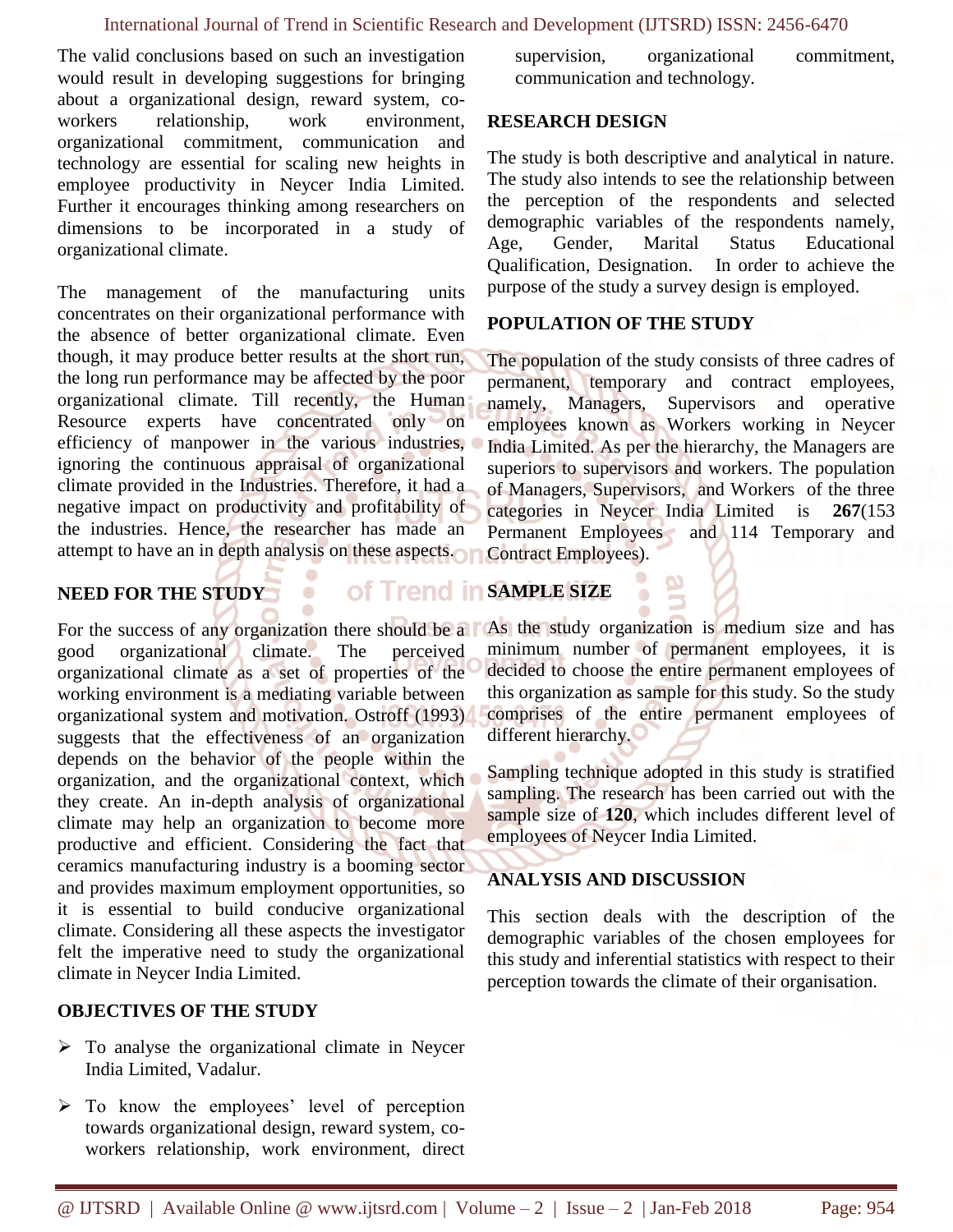### **I: Description of the Demographic Variables of the Respondents**

#### **Table I: Distribution of Respondents according to their Demographic Variables**

| <b>Personal Details</b> |                    | <b>Frequency</b> | Per  |
|-------------------------|--------------------|------------------|------|
|                         |                    |                  | cent |
| Age                     | 30<br><b>Below</b> | 53               | 44.2 |
|                         | years              |                  |      |
|                         | 30-35 years        | 41               | 34.2 |
|                         | 36-40 years        | 14               | 11.7 |
|                         | Above<br>40        | 12               | 10.0 |
|                         | years              |                  |      |
| Gender                  | Male               | 106              | 88.3 |
|                         | Female             | 14               | 11.7 |
| Marital                 | Married            | 88               | 73.3 |
| status                  | Unmarried          | 32               | 26.7 |
| Educational             | HSC & below        | 85               | 70.8 |
| Qualification           | ITI/Diploma        | 15               | 12.5 |
|                         | UG/PG              | 13               | 10.8 |
|                         | Others             | 7                | 5.8  |
| Designation             | Manager            | 9                | 7.5  |
|                         | Supervisor         | 14               | 11.7 |
|                         | Worker             | 97               | 80.8 |

It is known from the **Table I** that 44.2% of the respondents belong to the age group of below 30 years, 34.2% of the respondents belong to the age group of 30-35 years, 11.7% of the respondents belong to the age group of 36-40 years and remaining

10% of the respondents belong to the age group of above 40 years. It is found that majority of the respondents belong to the age group of below 30 years. Gender wise distribution of the respondents shows that 88.3% of the respondents are male respondents and 11.7% of the respondents are female respondents. It is found that majority of the respondents are male respondents.

Marital status wise distribution of the chosen respondents indicates that 73.3% of the respondents are married and 26.7 % of the respondents are unmarried respondents. It is found that majority of the respondents are married.

It is known from the educational qualification wise distribution of the respondents that 70.8% of the respondents having HSC & below HSC, 12.5% of the respondents having ITI/Diploma, 10.8% of the respondents having UG/PG degrees, and remaining 5.8% of the respondents having the educational qualifications Other than the above qualifications. It is found that majority of the respondents belong to **HSC& below HSC category.** 

Designation wise distribution of the respondents indicates that 7.5 % of the respondents are managers, 11.7% of the respondents are supervisors and 80.8% of the respondents are workers. It is found that majority of the respondents chosen for the study is workers.

# **II: Employees' perception towards Organisational Climate of Neycer India Limited**

| Table II: Respondents' perception towards Organizational Design |  |  |  |
|-----------------------------------------------------------------|--|--|--|
|-----------------------------------------------------------------|--|--|--|

| <b>Statements</b>                                                         | <b>Mean</b> | <b>Std. Deviation</b> |
|---------------------------------------------------------------------------|-------------|-----------------------|
| The organization's objectives are clear to me.                            | 2.41        | 1.104                 |
| Employees have a clear understanding of what the organization is          | 2.69        | 1.129                 |
| supposed to do.                                                           |             |                       |
| Roles and responsibilities within the group are understood.               | 2.51        | 1.152                 |
| Clear reporting structures have been established in my organisation.      | 2.56        | 1.151                 |
| Employees in this organization have the right skill sets to perform their | 2.74        | 1.041                 |
| job.                                                                      |             |                       |
| <b>Overall Mean/SD</b>                                                    | 2.582       | 1.115                 |

**Table II** shows the respondents' perception towards Organizational Design available in their organization Neycer India Limited. The respondents are asked to rate their level of agreement towards Organizational Design in five point scale. Mean and standard deviation values are calculated based on the collected data. The respondents have rated high for only two variables such as 'Employee in this organization have the right skill sets to perform their job' and 'Employees have a clear understanding of what the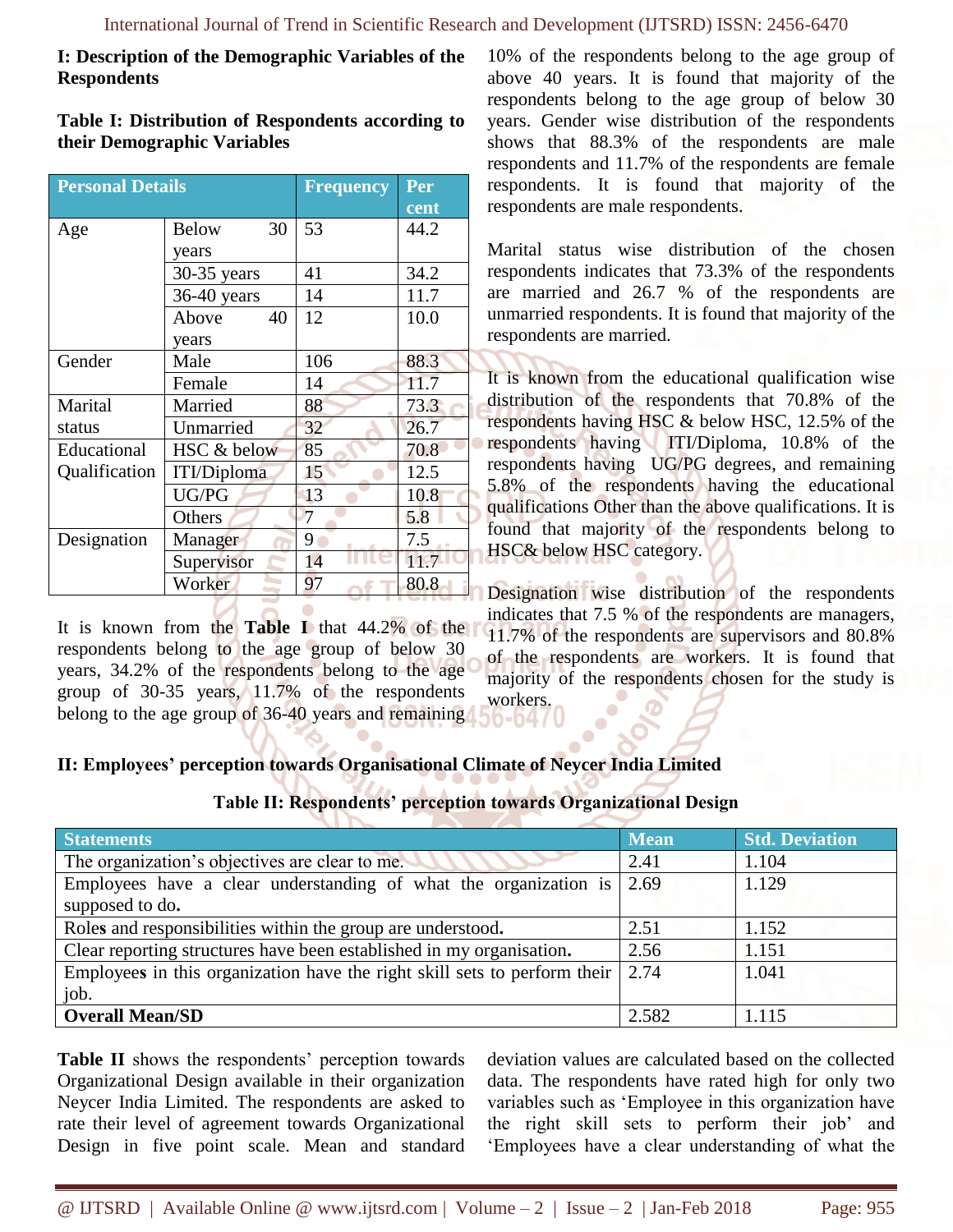#### International Journal of Trend in Scientific Research and Development (IJTSRD) ISSN: 2456-6470

organizations is supposed to do' they have rated very low for rest of the variables pertaining to Organizational Design of their organization. Further it is found from the Table 4.10 that the overall perception of the respondents towards the Organizational Design is below average.

| <b>Statements</b>                                             | <b>Mean</b> | <b>Std. Deviation</b> |
|---------------------------------------------------------------|-------------|-----------------------|
|                                                               |             |                       |
| Good work is recognized appropriately.                        | 2.51        | 1.061                 |
| I receive an appropriate salary.                              | 3.38        | 1.146                 |
| I receive appropriate benefits.                               | 2.74        | 1.104                 |
| There is an appropriate difference between the pay awarded to | 2.62        | 1.109                 |
| good and bad performers.                                      |             |                       |
| I feel sense of Job satisfaction.                             | 2.68        | 1.078                 |
| In general employees are adequately rewarded in my            | 2.81        | 1.071                 |
| organization.                                                 |             |                       |
| Everyone in my organization receives right salary.            | 3.35        | 1.142                 |
| <b>Overall Mean/SD</b>                                        | 2.87        | 1.101                 |

# **Table III: Respondents' Perception towards Reward System**

**Table III** depicts the respondents' perception towards reward system available in their organization Neycer India Limited. The respondents are asked to rate their level of agreement towards reward system in five point scale. Mean and standard deviation values are calculated based on the collected data. The respondents have rated high for only two variables such as 'I receive an appropriate salary' and 'Everyone in my organization receives right salary' and they have rated very low for rest of the variables pertaining to the reward system of their organization. Further it is found from the Table 4.3 that the overall perception of the respondents towards the reward system is below average. **Research and** 

# **Table IV: Respondents' Perception towards Co-workers relationship**

| <b>Statements</b>                                         | <b>Mean</b>       | <b>Std. Deviation</b> |
|-----------------------------------------------------------|-------------------|-----------------------|
| I feel my efforts are valued by my peers.                 | 2.63              | 1.107                 |
| Knowledge and information sharing is a group norm across  | 2.88              | 1.017                 |
| the organization.                                         |                   |                       |
| Employees consult each other when they need support.      | $2.\overline{51}$ | 1.021                 |
| Individuals appreciate the personal contribution of their | 2.72              | 1.094                 |
| peers.                                                    |                   |                       |
| When disagreements occur they are addressed promptly in   | 2.86              | 1.079                 |
| order to resolve them.                                    |                   |                       |
| <b>Overall Mean/SD</b>                                    | 2.72              | 1.063                 |

Table IV presents the respondents' perception towards Co-workers relationship prevails in their organization Neycer India Limited. The respondents are asked to rate their level of agreement towards Co-workers relationship in five point scale. Mean and standard deviation values are calculated based on the collected data. The respondents have rated high for only two variables such as 'Knowledge and information sharing is a group norm across the organization' and 'When disagreements occur they are addressed promptly in order to resolve them' and they have rated very low for rest of the variables pertaining to Co-workers relationship exists in their organization. Further it is found from the Table 4.12 that the overall perception of the respondents towards the Co-workers relationship is below average.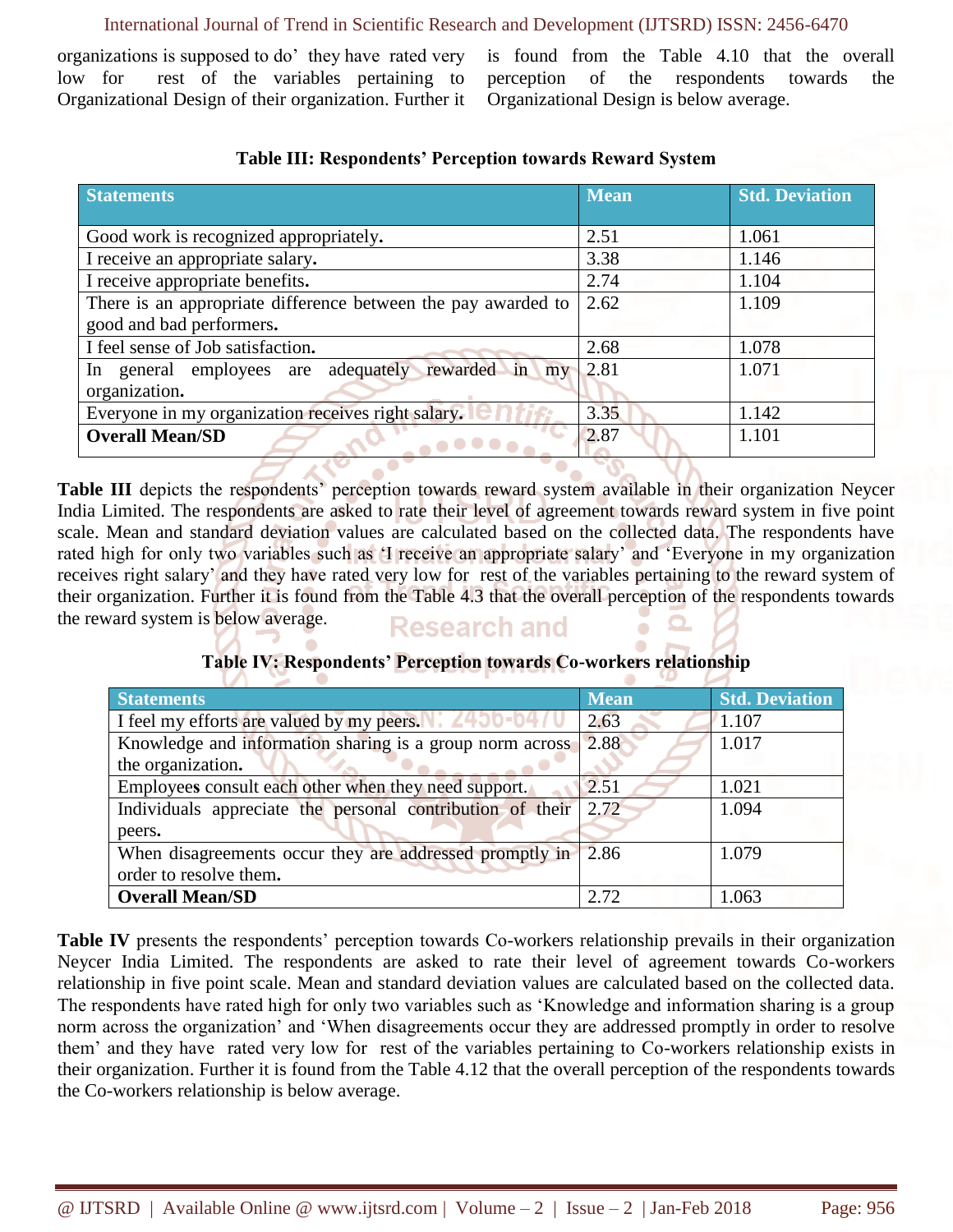| <b>Statements</b>                                               | <b>Mean</b> | <b>Std. Deviation</b> |
|-----------------------------------------------------------------|-------------|-----------------------|
| I feel proud to be an employee of this organization.            | 2.75        | 1.047                 |
| I enjoy being a part of my organization.                        | 2.79        | 1.060                 |
| Employees have good balance between work and $\vert 2.87 \vert$ |             | 1.107                 |
| personal life.                                                  |             |                       |
| Morale is high across the organization.                         | 2.81        | 1.031                 |
| Employees speak well about this organization.                   | 3.22        | 1.204                 |
| <b>Overall Mean/SD</b>                                          | 2.88        | 5.449                 |

**Table V: Respondents' Perception towards Work environment**

**Table V** shows the respondents' perception towards work environment of their organization Neycer India Limited. The respondents are asked to rate their level of agreement towards work environment in five point scale. Mean and standard deviation values are calculated based on the collected data. The respondents have rated high for only two variables such as 'Employee speak well about this organization' and 'Morale is high across the organization' they have rated very low for the rest of variables pertaining to work environment of their organization. Further it is found from the Table 4.5 that the overall perception of the respondents towards the work environment is below average.  $\bullet$ 

### **FINDINGS**

The Findings given below are the outcome of the analysis of the mean scores of the respondents' (employees of Neycer India Limited) perception towards various dimensions of organizational climate. This analysis helped the researcher to find out the employees' perception towards the organizational climate of their organization.The findings based on objectives are summarized below:

 $\bullet$  $\bullet$ ó

- $\triangleright$  Respondents belong to below 30 years of the age group have rated comparatively high for all variables of organizational climate.
- $\triangleright$  The female respondents have rated comparatively high for all variables of organization climate.
- $\triangleright$  The unmarried respondents have rated comparatively high for all variables of organization climate.
- $\triangleright$  Respondents belong to HSC & below have rated comparatively high for all variables of organizational climate.
- $\triangleright$  Respondents belong to worker category have rated comparatively high for all variables of organizational climate.

It is also found that the overall perception of the respondents towards the Organizational design, Reward system, Co-workers relationship and Work environment is low.

# **CONCLUSIONS**

The research study titled **"An Empirical Study on Organizational Climate in Neycer India Limited, Vadalur"** carried out with the employees of different hierarchy of Neycer India Limited, Vadalur of Tamil Nadu State. The prime aim of the study is to find out the employees' perception towards the climate their organisation. The results of the study reveal various interesting findings. The major finding is that the chosen employees having different kinds of Resear demographic characteristics have perceived differently towards the climate of their organization and the overall perception of the respondents towards the Organizational design, Reward system, Coworkers relationship and Work environment is low..

> The results of the analysis and interpretations of the responses of the employees made the researcher to offer certain suggestions to the study organization Neycer India Limited. The summary of the suggestions is that this organization should take necessary measures and steps to improve its organizational climate in order to make each and every one of its employees satisfied and thereby it can enhance its productivity and reduce labour turn over.

#### **REFERENCE**

- 1. Ashforth. (1985). Climate formation : Issues and extensions. The Academy of Management Review, 837-847.
- 2. Campbellet. (1970). Managerial behaviour, performance, and effectiveness, New York: McGraw-Hill.

of Trend in